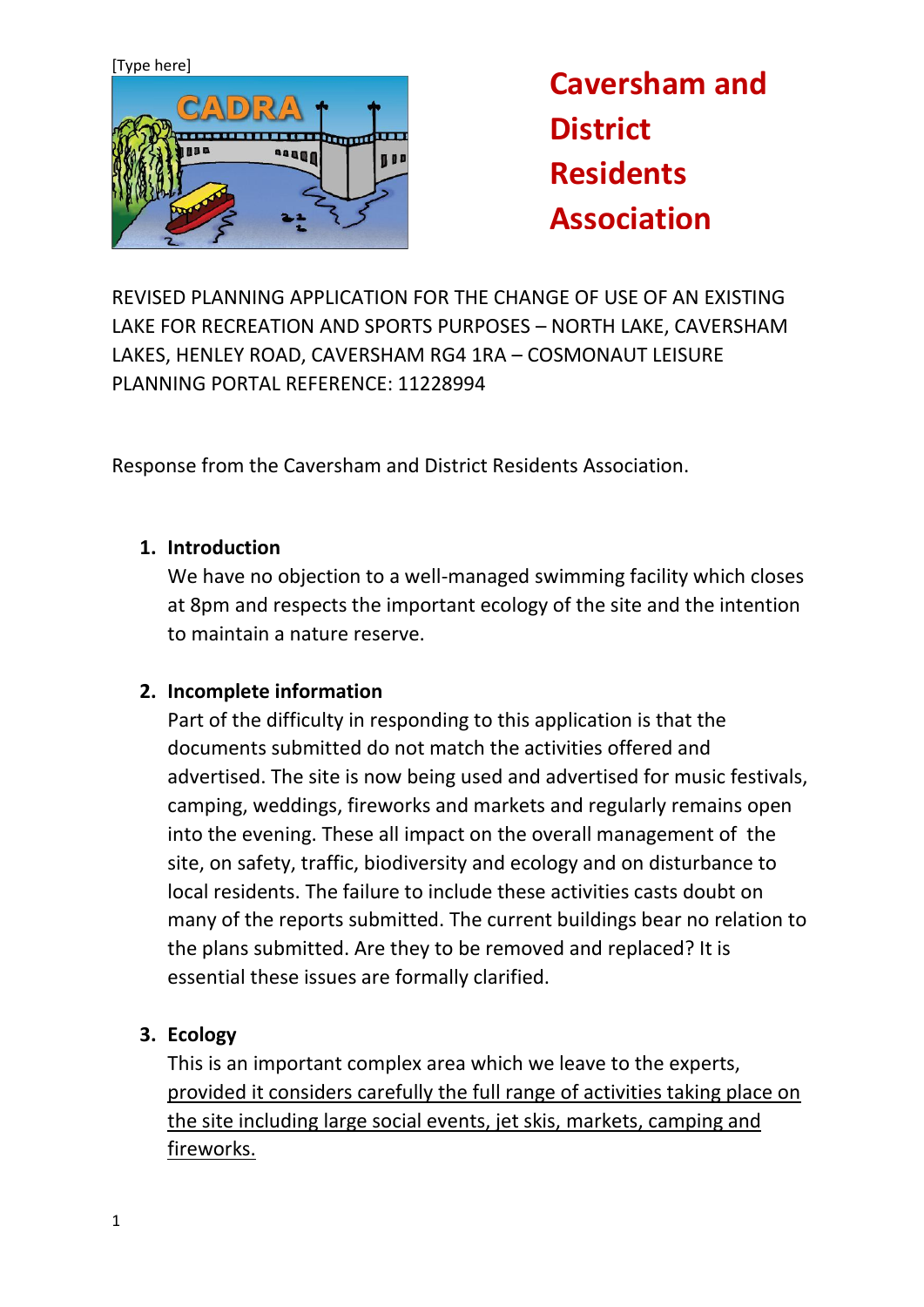

**Caversham and District Residents Association**

# **4. Licensing**

We note that the alcohol license extends to 11pm. The late evening cause unreasonable disturbance to residents nearby. We OBJECT to opening beyond 8pm.

## **5. Social events, festivals, camping**

The planning application only refers to recreation and sports purposes. The range of activities being held and advertised includes a significant number of social and other events. These add to the pressures on the site for ecology and for traffic and parking. They also cause regular disturbance to people living nearby. It should be noted that Nire Road in Caversham abuts the lakes and sound travels across the water. Residents there are routinely disturbed by the music events into the evening, such that they have to stay indoors with windows closed and children and shift workers find difficulties sleeping. If these events are permitted, there must be strict limits on the frequency.

#### **6. Inaccuracies**

There are significant inaccuracies and misrepresentation including:

- Only one motorised safety boat but jet skis are in frequent use
- Pedestrian route into the site none exists now, and nothing is shown on the plans
- the recreational and sports use of the lake are 6am 8pm but events regularly continue late into the evening and beyond the time advertised.

#### **7. Entrance road**

Contrary to the information submitted, the entrance road is single track with some passing places and inadequate for the traffic arising from the range of activities on offer. At times of peak traffic, emergency vehicles would face great difficulty in reaching the various sites on the Lakes.